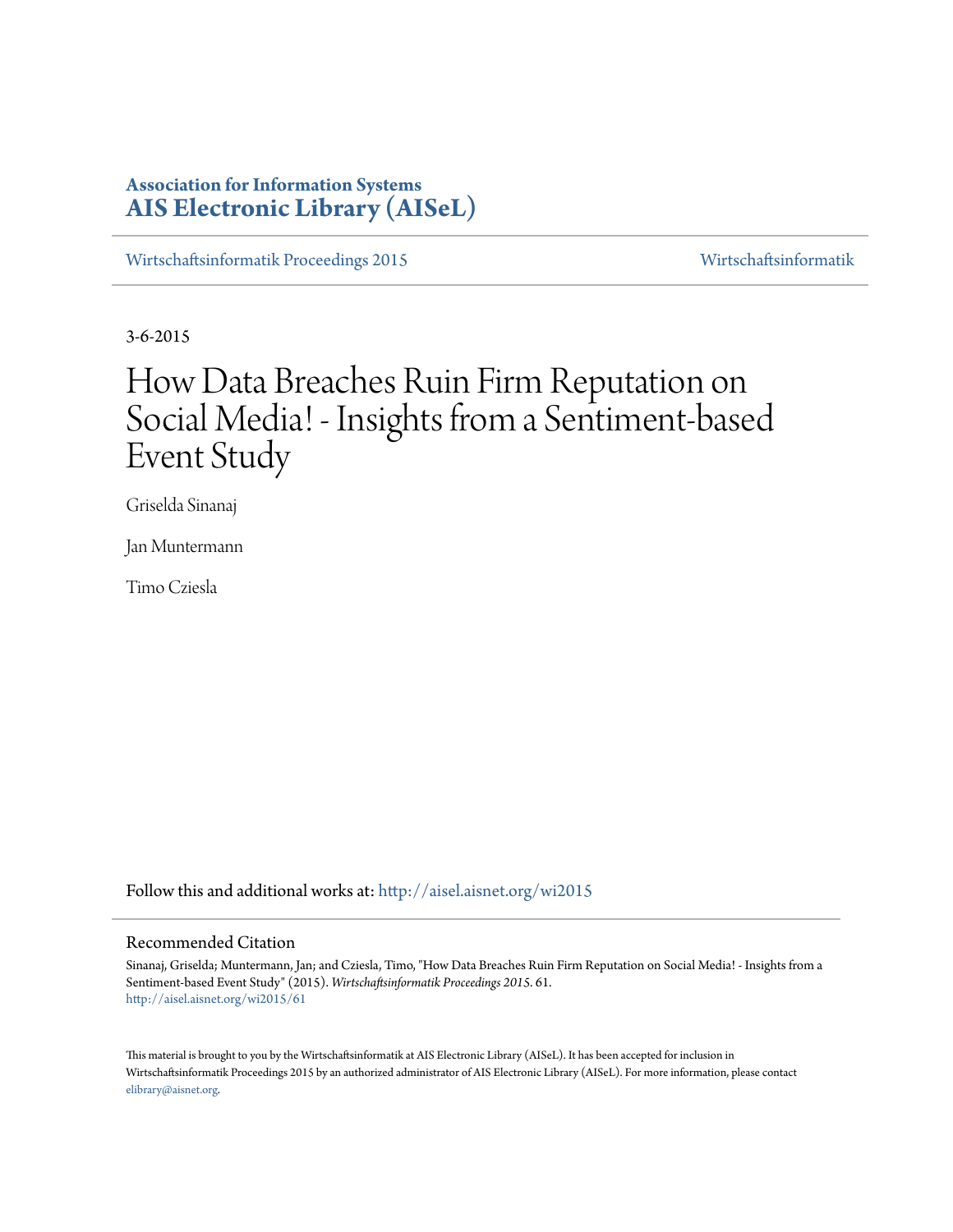## **How Data Breaches Ruin Firm Reputation on Social Media! – Insights from a Sentiment-based Event Study**

Griselda Sinanaj, Jan Muntermann and Timo Cziesla

University of Göttingen, Göttingen, Germany {griselda.sinanaj,muntermann,timo.cziesla}@wiwi.unigoettingen.de

**Abstract.** Data breach events are heavily discussed in social media. Data breaches, which imply the loss of personal sensitive data, have negative consequences on the affected firms such as loss of market value, loss of customers and reputational damage. In the digital era, wherein ensuring information security is extremely demanding and the dissemination of information occurs at a very high speed, protecting corporate reputation has become a challenging task. While several studies have provided empirical evidence of the financial consequences of data breaches, little attention has been dedicated to the link between data breaches and reputational risk. To address this research gap, we have measured the reputational effect of data breaches based on social media content by applying a novel approach, the sentiment-based event study. The empirical results provide strong evidence that data breach events deteriorate the reputation of companies involved in such incidents.

**Keywords:** Data Breaches, Social Media, Reputational Risk, Sentiment Analysis, Sentiment-based Event Study

## **1 Introduction**

In August 2014, the largest U.S bank J.P Morgan announced being victim of a data breach incident involving the theft of 76 million households data, including names, addresses, phone numbers and e-mail addresses, and 7 million data of small businesses [\[14\]](#page-14-0). Data breach incidents, which have become a common phenomenon businesses have to cope with, generate on average a unitary cost of \$145 to the affected companies [\[28\]](#page-15-0) and additional significant loss of market value to publicly listed firms [\[35\]](#page-15-1).

Data breaches are negative events and as such, are also heavily discussed in social media. With this regard, survey studies reveal that data breach incidents have a negative influence on corporate reputation, due to the presence of social media venues acting as amplifiers through the rapid dissemination of information [\[9\]](#page-14-1). While research has primarily focused and provided empirical evidence of the financial implications of security incidents [\[35\]](#page-15-1), apart from survey studies emphasizing the risk of reputational harm of data breaches, little attention has been devoted to the empirical investigation of the link between data breaches and corporate reputation.

<sup>12&</sup>lt;sup>th</sup> International Conference on Wirtschaftsinformatik,

March 4-6 2015, Osnabrück, Germany

Sinanaj, G.; Muntermann, J.; Cziesla, T. (2015): How Data Breaches Ruin Firm Reputation on Social Media! - Insights from a Sentiment-based Event Study, in: Thomas. O.; Teuteberg, F. (Hrsg.): Proceedings der 12. Internationalen Tagung Wirtschaftsinformatik (WI 2015), Osnabrück, S. 902-916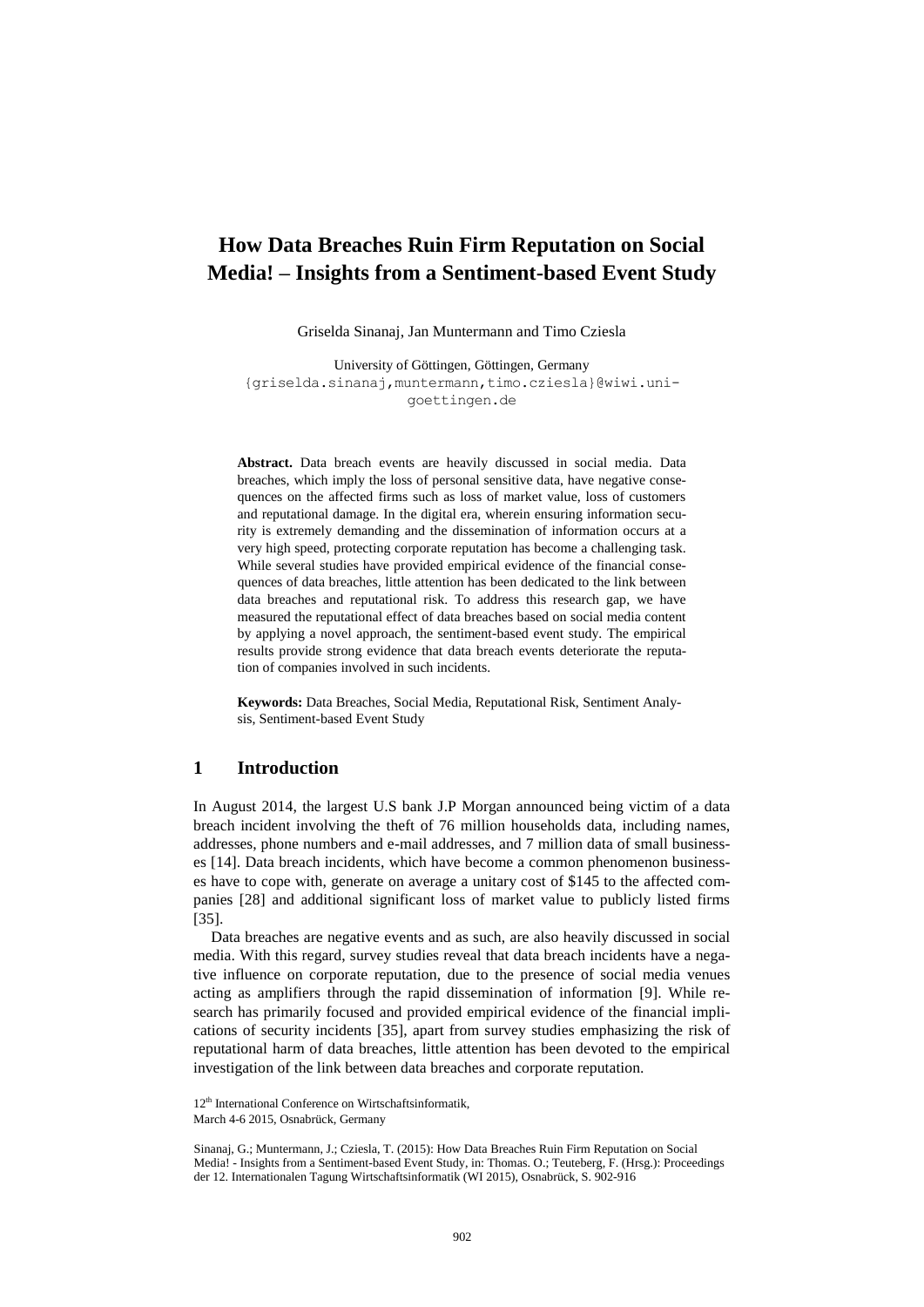To tackle the lack of research on this issue, we empirically investigate the reputation effect of data breach incidents by analyzing users' reaction on social media platforms. For this purpose, we measure the change in the social media sentiment before and after the disclosure of data breaches by applying a sentiment-based event study.

This study contributes primarily with new theoretical insights on the link between IT security incidents and corporate reputation and proposes a novel approach, which can be extended to other contexts. To the best of our knowledge, there have been no previous attempts of adapting the classical event study method to analyze eventrelated opinion formation utilizing unstructured data from social media.

The remainder of the paper is structured as follows. The following section focuses on the critical analysis of the current literature, establishes the research gaps and formulates the research questions. Further on, we proceed with the sample selection process and with a detailed description of the applied research methodology. We conclude with the interpretation of results and provide a summary of limitations and potential directions for future research.

## **2 Related Work**

## **2.1 Economic Impact of Data Breaches**

In spite of the substantial benefits to companies such as lower operating costs, increase of productivity and efficiency [\[25\]](#page-15-2), technological advances have additionally increased the vulnerability of information systems. These systems are often target of skilled intruders who attack them and come into possession of large amounts of sensitive data [\[2\]](#page-14-2), [\[34\]](#page-15-3). Data breaches belong to the broad category of information security incidents and imply the loss or theft of personal data records in electronic form, such as social security numbers, credit card numbers, user names and addresses [\[29\]](#page-15-4). The occurrence of such events can turn into large costs for the affected organizations. Tangible costs are immediately covered in the aftermath of the public dissemination of the incidents and include for instance, notification of customers through hotline customer support, forensic expertise [\[29\]](#page-15-4), software and hardware costs, while intangible costs are not easily quantifiable and entail the loss of investor confidence, competitive advantage, trust and also reputational damage [\[35\]](#page-15-1).

Several studies have attempted to quantify the intangible costs of information security breaches by measuring the financial impact of security breach announcements on listed companies [\[6](#page-14-3) p. 68]. These studies adapt the event study method from the financial domain to measure the capital market reaction of the involved firms. This is the main aspect related to the economic impact of security breach events being actually addressed in the literature. There is yet no clear understanding of what are the dynamics of the other potential intangible costs, other than the loss of investor confidence and the financial impact. Hence, there are evident research gaps in the current literature that call for future contributions.

We claim that special attention should be especially devoted to the potential reputational losses originating from security breaches. Corporate reputation is commonly considered as one of the most valuable intangible assets that can help an organization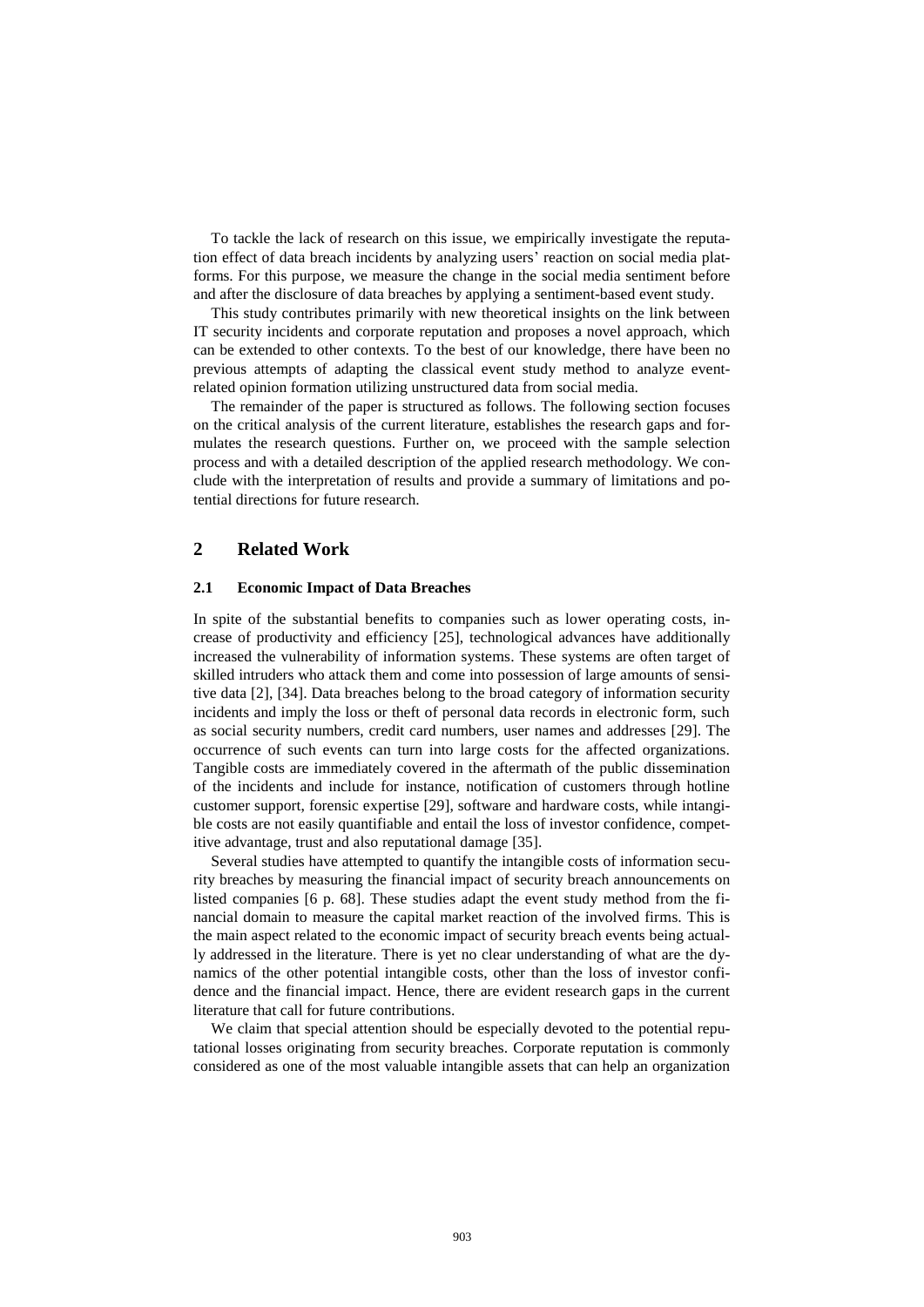gain competitive advantage over its rivals. Although literature offers a wide range of definitions on corporate reputation [\[13\]](#page-14-4), in this study reputation is defined as "the overall opinion about a firm by customers, investors, employees and the general public [\[7](#page-14-5) p. 4].

#### **2.2 Social Media and Corporate Reputation**

With the advance of Web 2.0 technologies, social media has become an additional driver of reputation risk [\[3\]](#page-14-6). Content generated through communication in social media can become viral as it reaches and involves a large number of users worldwide [\[7\]](#page-14-5). While on the one hand, stakeholders such as consumers, investors and customers are free to post and exchange their personal thoughts and ideas on brands and products, on the other hand organizations do have little influence in terms of controlling or altering user generated content in social media [\[19\]](#page-14-7). As a consequence, companies do not have any more a full control on their reputation; in contrast, reputation in the social web environment is dictated primarily by the voice of users expressed in on line conversations [\[18\]](#page-14-8).

Several cases show that social media can act as a reputational risk factor. For example, when an airline accidentally damaged a musician's guitar and refused to replace it, the musician published a music video about the incident on a social video platform. Millions of people watched the video and as the newspaper and television started to report on the story, the airline gave in, trying to prevent further reputational damage [\[3\]](#page-14-6).

To measure corporate reputation on social media data, we make use of the sentiment analysis, whose widespread application in academia has coincided with the rise of the social media phenomenon and the consequent generation of large amounts of unstructured data. At the center of sentiment analysis or opinion mining is the study and analysis of humans' emotions, opinions and evaluations. Sentiment analysis has been applied in diverse research domains including finance and management [\[21\]](#page-15-5), as well as for the measurement of corporate reputation based on social media content.

[\[31\]](#page-15-6) used sentiment analysis to analyze the way social media content can be exploited for corporate reputation management. The study provides empirical evidence of the beneficial impact of social media on corporate reputation from a business agility perspective. [\[4\]](#page-14-9) applied sentiment analysis to quantify reputation of ten large corporations based on historical social media data extracted from the microblogging platform Twitter. Sentiment analysis has been utilized to measure the daily sentiment values for each firm, while, in a second step, an estimating technique provides a linear representation of the sentiment values. Furthermore, the presented approach is validated by comparing the study results with the reputation ranking provided by the Reputation Institute, which is a survey-based and hence a classical measure of reputation. [\[7\]](#page-14-5) developed instead an open source platform to measure online corporate reputation on the basis of real time Twitter stream data. Based on a predefined word lexicon, an algorithm generates a sentiment score for each incoming tweet based on the number of affective words. The open platform provides also a graphical representa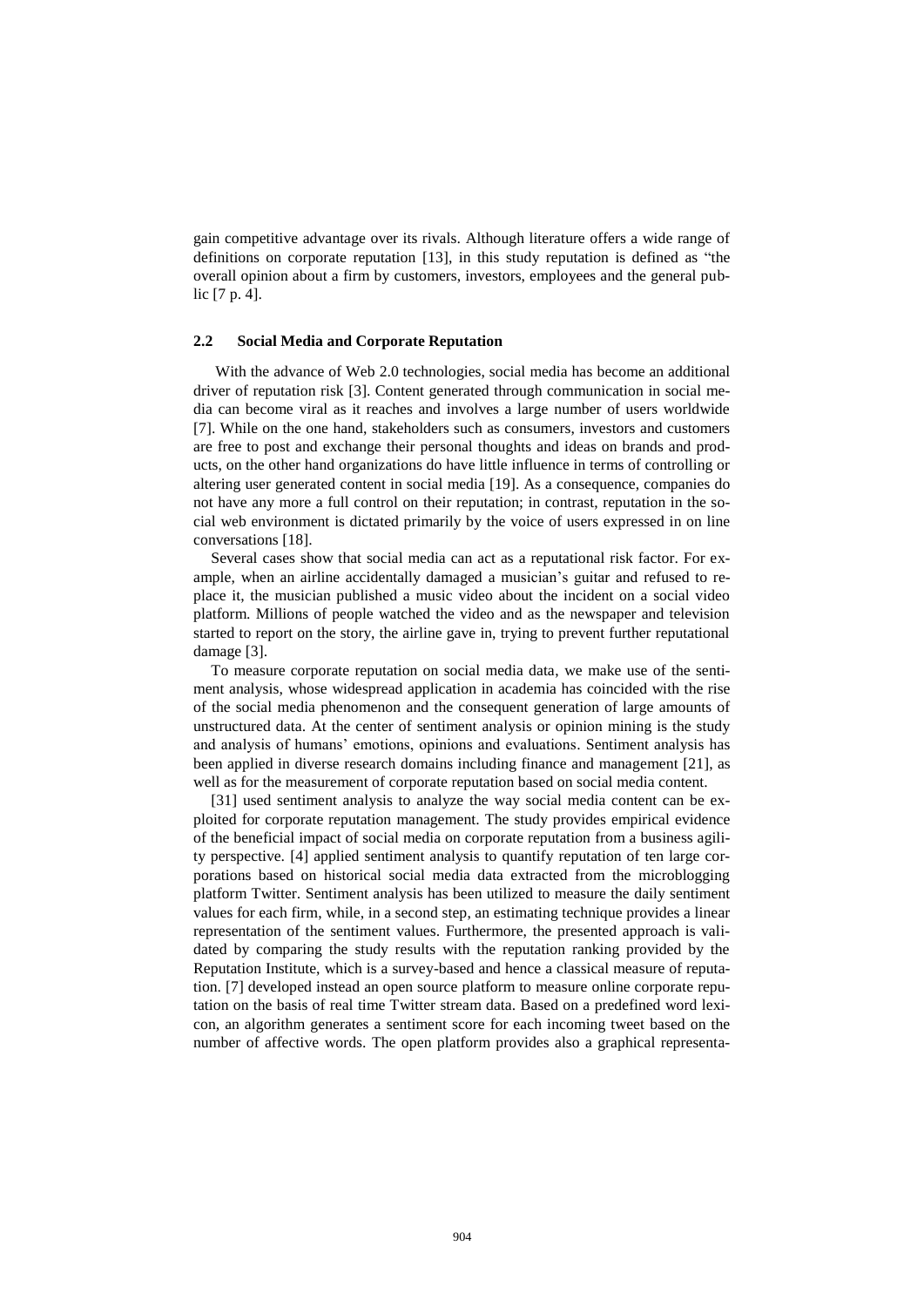tion of such sentiment values, which serve as a proxy for corporate reputation and offer hence the temporal evolution of the reputation values.

With respect to the measurement methods of corporate reputation, a very common approach used so far in academia relies on survey studies, e.g. the popular Fortune's survey of America's Most Admired Corporations. The participation on these surveys is usually reserved to a limited category of stakeholders such as the board of management and business analysts. Hence, such reputation measures do not encompass the evaluations and assessments of another category of important stakeholders, such as potential customers, consumers and employees [\[8\]](#page-14-10). Reputation measures anchored on social media data represent an alternative approach to survey-based measures which are obtained from the exploitation of unstructured data that differ substantially from the data at the basis of survey measures [\[4\]](#page-14-9). Corporate reputation measures based on social media content incorporate thus the opinions and assessments of a wider range of stakeholders.

In sum, prior research has already analyzed on the one side, the relationship between social media and corporate reputation and on the other side the financial consequences of information security incidents, while the interrelation of the triad data breach-social media-reputation has received little consideration. Hence, we aim at addressing this research gap by analyzing the reputational impact of data breach incidents on the basis of social media contents. In line with previous research, we apply the sentiment analysis method to analyze social media datasets in order to quantify corporate reputation [\[4\]](#page-14-9), [\[7\]](#page-14-5). We separate ourselves from previous studies since we develop a new approach to investigate how corporate reputation is affected by critical discussions in social media following the public dissemination of data breaches. Based on this theoretical background we derive the following research questions that we aim to address in this study:

**Research question 1 (RQ1)**: How to measure reputational effects of data breaches utilizing social media content?

**Research question 2 (RQ2)**: Does social media promptly reflect newly available negative information on data breach incidents and how long does this effect persist?

## **3 Data Sources and Sample Selection**

We exploited two distinct databases for the data collection process. The primary data set utilized for the sample selection comprises data breach incidents extracted from DataLossdb.org. This data source is an open-source relational database developed by the Open Security Foundation providing access to information on security vulnerabilities or data breaches. DataLossdb.org provides descriptive metadata about each single security incident recorded. Relevant to our study is the following information: incident ID, name of organization involved, date of occurrence and number of lost/stolen ID's [\[27\]](#page-15-7). Date of occurrence corresponds to the incident date as publicly (firstly) reported on primary news media sources, hereafter denoted as event date  $[t_0]$ .

The selection criteria applied to identify the final data sample are ranked as follows: a) Data breach incidents occurred worldwide between  $1<sup>st</sup>$  January 2010 and  $16<sup>th</sup>$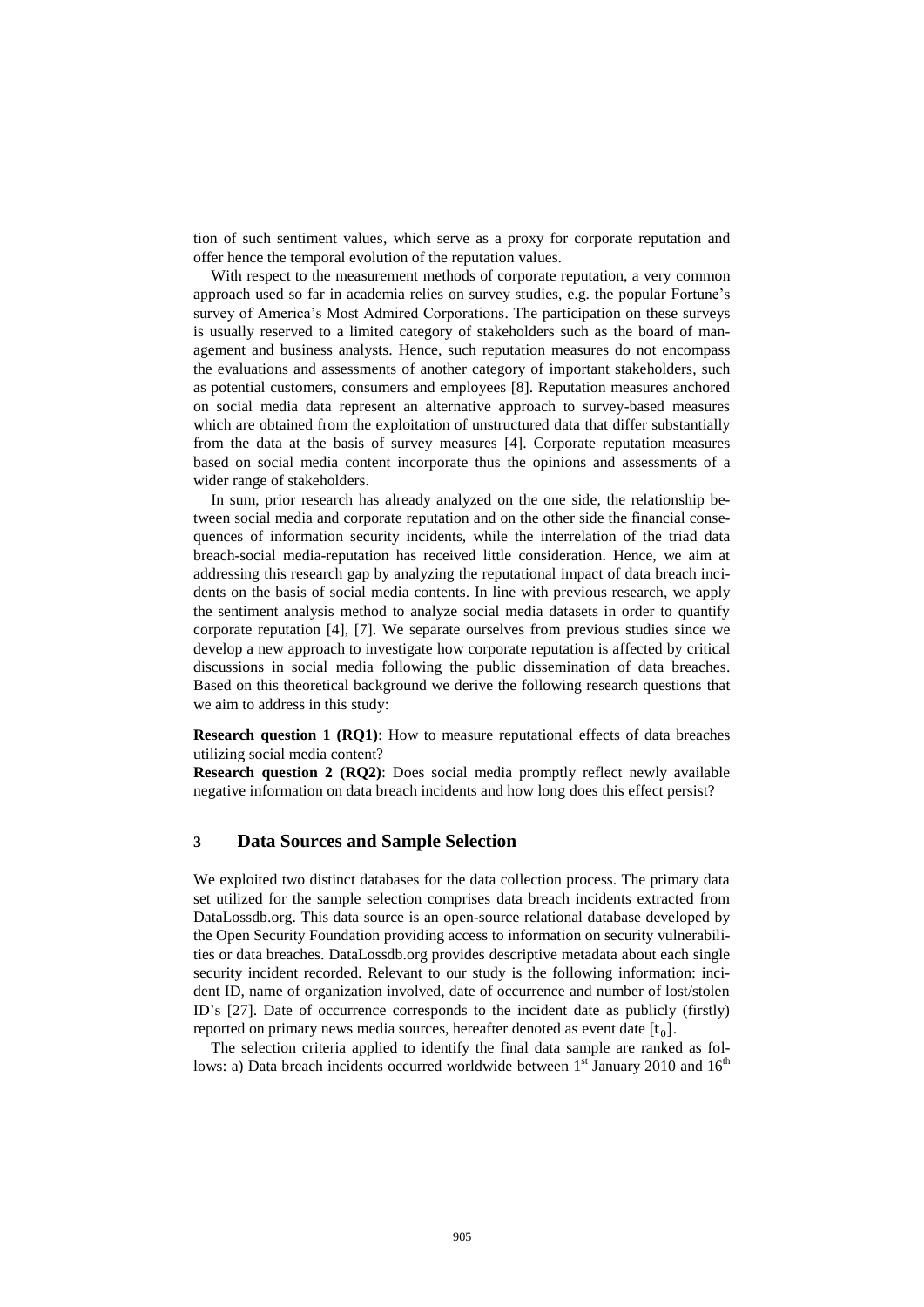November 2012. At this point, the dataset has been controlled for the presence of incident duplicates, which have been accordingly excluded. Multiple data breaches associated to the same firm were treated as separate events [\[1\]](#page-14-11). b) Since we seek to measure the reputational impact of data braches on global firms, the sample has been restricted to publicly traded companies at the event date. Incidents that affected privately held companies, governmental organizations, hospitals and universities have been accordingly removed. c) Finally, to ensure a significantly broad social media coverage for each security incident, we selected only those incidents with more than 30,000 lost or stolen records. Setting up this restriction on the original dataset increases the likelihood of extracting a high number of postings related to the specific firm involved in the data breach event.

Next we collected social media data on the sample of breach incidents through the social media monitoring tool SDL SM2. Social media data has been crawled from the following social media platforms: "blogs", "microblogs" (e.g. twitter), "social networks" (e.g. facebook), "online message boards", "wikis", "video- and photosharing" and "classified/review sites" [\[30\]](#page-15-8). To ensure the extraction of all postings referred to the company affected by the respective data breach, we set up the search query based on the company name e.g. "Citibank" and additionally refined the search by setting two parameters: English language and date range [t<sub>-45</sub>; t<sub>5</sub>]. Social media data has been collected for a total of 51 days, starting 45 days before the event date and 5 days afterwards, including the event date  $[t_0]$  and entails only postings in English language. We provide further clarification on the date range parameter in the following methodological section. Searching through social media outlets based on the same search query along the entire time interval [t−45; t<sup>5</sup> ], aims at assuring consistency in the empirical analysis and avoiding biased results. The final output resulting from the search query contains the following relevant fields: result ID; media type (e.g. blog); author name; content of posting and timestamp (date of publication).

Further on, we screened thoroughly the data sample for the presence of confounding events (e.g. earning announcements or important managerial decisions) [\[23\]](#page-15-9), whose disclosure overlaps with our predefined event window  $(-3;+5)$ . This procedure although demanding, assures us that the effect on the reputation of the affected firms we are measuring is triggered from data breach announcements and not from such exogenous factors. Therefore, from the sample of breach incidents, two instances of data breaches have been discarded, leading to 40 data breach events.

Finally, we included only data breach events with postings on each single day within the time interval[t<sub>−45</sub>; t<sub>5</sub>]. This criteria (i.e. daily data) it is a necessary requisite to apply the sentiment-based event study approach. If the estimation or the event window contains any missing values, it would be necessary to apply interpolation techniques, which, in consequence, would counteract our objective to appropriately measure the changes in the sentiment values.

After applying the selection criteria we obtain a final sample of 30 data breach incidents. Table 1 provides a summary of our sample selection process.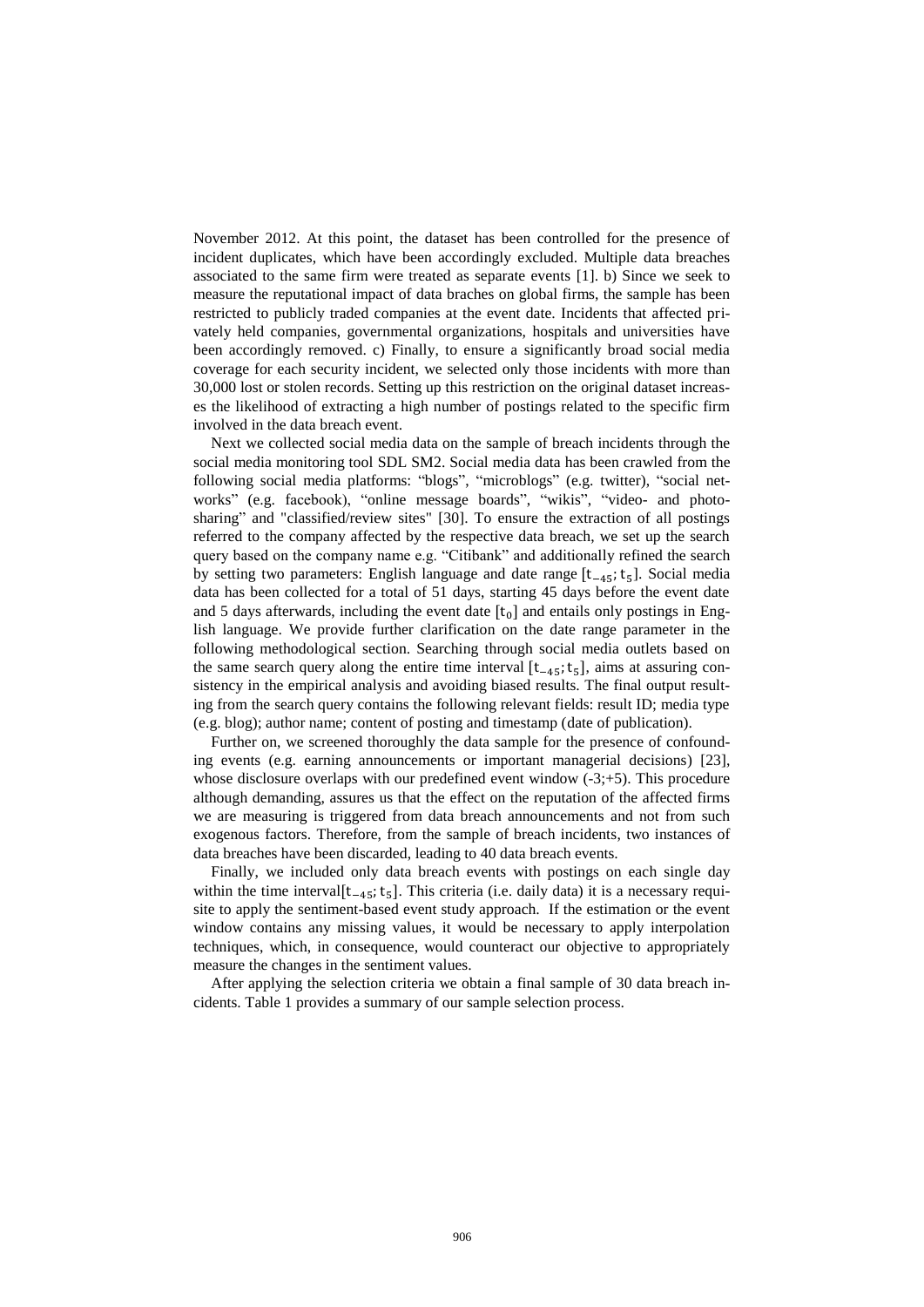|  |  |  |  | <b>Table 1.</b> Sample selection criteria |  |
|--|--|--|--|-------------------------------------------|--|
|--|--|--|--|-------------------------------------------|--|

| <b>Selection criteria</b>                                         | Number of observations left |  |  |  |  |
|-------------------------------------------------------------------|-----------------------------|--|--|--|--|
| Step 1: Data breach sample identification based on Datalossdb.org |                             |  |  |  |  |
| Time span: 1.1.2010 to 16.11.2012                                 | 1736                        |  |  |  |  |
| Public firms                                                      | 282                         |  |  |  |  |
| Loss size: No. of ID's lost/stolen greater than                   | 42                          |  |  |  |  |
| 30,000                                                            |                             |  |  |  |  |
| Confounding events during the event window<br>40                  |                             |  |  |  |  |
| Step 2: Social media data collection based on SDL SM2             |                             |  |  |  |  |
| Postings on each day within $[t_{-45}; t_5]$                      |                             |  |  |  |  |

## **4 Research Design**

This section addresses our first stated research question RQ1 and contains a detailed explanation of the methodological approach applied in order to measure reputational consequences of data breaches based on social media content.

## **4.1 Sentiment Analysis**

Three different methodologies can be utilized to perform sentiment analysis: linguistic, machine learning, and dictionary-based [\[7\]](#page-14-5). To analyze the content of texts extracted from social media platforms we apply the dictionary-based approach, which relies on predefined word lexicons for the text classification [\[11\]](#page-14-12). Social media data have been processed with the General Inquirer (GI) content analysis software based on the Harvard IV-4 psychosocial dictionary and is characterized by pre-labeled word lists with a particular semantic orientation such as positive, negative, strong, happy, sad. GI counts the word occurrences for the respective word category and provides a final output with the text classification [\[32\]](#page-15-10). Relevant to our context are the word categories labeled as "positive" and "negative". We use the sentiment polarity measure as a proxy for the overall users' opinion on social media [\[33](#page-15-11) p. 1442]:

$$
sentiment\ polarity = \frac{\#Words_{POS} + \#Words_{NEG}}{\#Words_{POS} + \#Words_{NEG}} \tag{1}
$$

Sentiment polarity values are comprised in the interval  $[-1;+1]$ , with the highest value of  $(+1)$  and the lowest value of  $(-1)$ . In case the number of positive words equals the number of negative words, the text has a neutral sentiment and polarity is zero. The sentiment polarity variable will then be integrated into the sentiment-based event study approach in order to measure the reputational effects of data breaches.

## **4.2 Sentiment-based Event Study**

To measure the impact of data breach announcements on corporate reputation, we combined the classic event study method [\[22\]](#page-15-12) with the sentiment analysis. The theo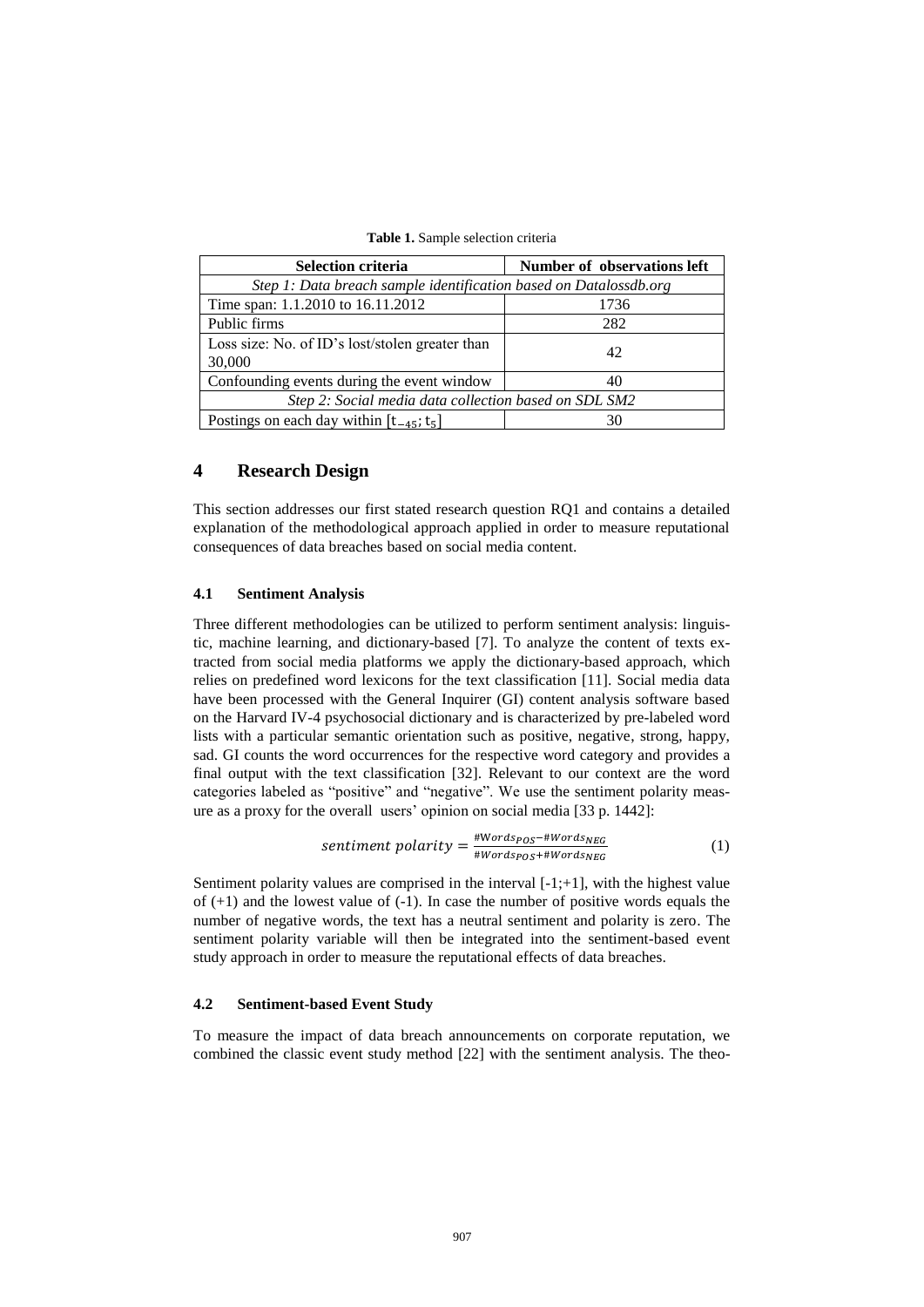retical fundament of the classical event study is the Efficient Market Hypothesis, which claims that any information newly available to the market will be instantly reflected by the asset prices [\[10\]](#page-14-13). Implementing an event study requires the specification of both an event window and an estimation window. While the estimation window is used for assessing price movements that can be expected when no significant event has happened, the event window covers an interval around the event date [\[22\]](#page-15-12).

[\[26\]](#page-15-13) have applied the event study method to analyze the effect of the Japanese banking crisis in non-financial companies considering a short estimation window of 40 days, between -60 and -20 days prior to the event under investigation. In line with previous research (e.g. [\[26\]](#page-15-13)), we opted for a short estimation window comprising only 36 days starting at day -45 and ending at day -10. Communication through social media platforms generates large amounts of unstructured data whose extraction and processing for empirical research is time consuming [\[4\]](#page-14-9). Therefore, unlike many other classical event studies being based on long estimation windows (e.g. 250 trading days) we chose a relatively short one.

Next, we defined an event window of nine days covering the period from day -3 to day 5 including the event date  $t_0$ . The choice of this event window has two main purposes. First, the three days prior to the event date account for any leakage of information related to data breaches prior to its public disclosure through traditional media channels. In addition, it is common practice in classic event studies to consider event windows comprising several days following the event date, in order to observe the gradual recovery of stock prices after the information has been incorporated into the prices [\[16\]](#page-14-14). In doing so, we can observe at which point of time the effect of data breach disclosure will be entirely absorbed by the opinion formation observed in social media.

One disadvantage of a long event window, in particular if the analysis sample contains large corporations, is the high presence of other firm-related events or confounding events, whose effects blur the event study results [\[24\]](#page-15-14). If we opt for a longer window, it is very likely that we obtain a final sample of less than 30 data breaches, which in turn would reduce drastically the power of statistical tests [\[5\]](#page-14-15). In addition, previous studies using the classic event study method typically detect significant price effects only a few days prior and subsequent to the event dates [\[16\]](#page-14-14).

In classical event studies, abnormal returns  $(AR_{it})$  measure the deviation of the actual stock returns  $(R_{it})$  from the ex-ante normal returns expected if the event did not occur  $[E(R_{it}|X_{it})]$  and are calculated as follows [\[22](#page-15-12) p. 15]:

$$
AR_{it} = R_{it} - E(R_{it}|X_{it})
$$
\n<sup>(2)</sup>

Cumulative abnormal returns ( $CAR_{it}$ ) are obtained from the sum of  $AR_{it}$  for each day of the event window [\[22](#page-15-12) p. 21]:

$$
CAR_{it} = \sum_{t=1}^{N} AR_{it}
$$
 (3)

Following the above procedure, we define abnormal sentiment  $(AS_{it})$  as the central variable of our sentiment-based event study in order to quantify the reputational effect of data breaches, formally specified as follows: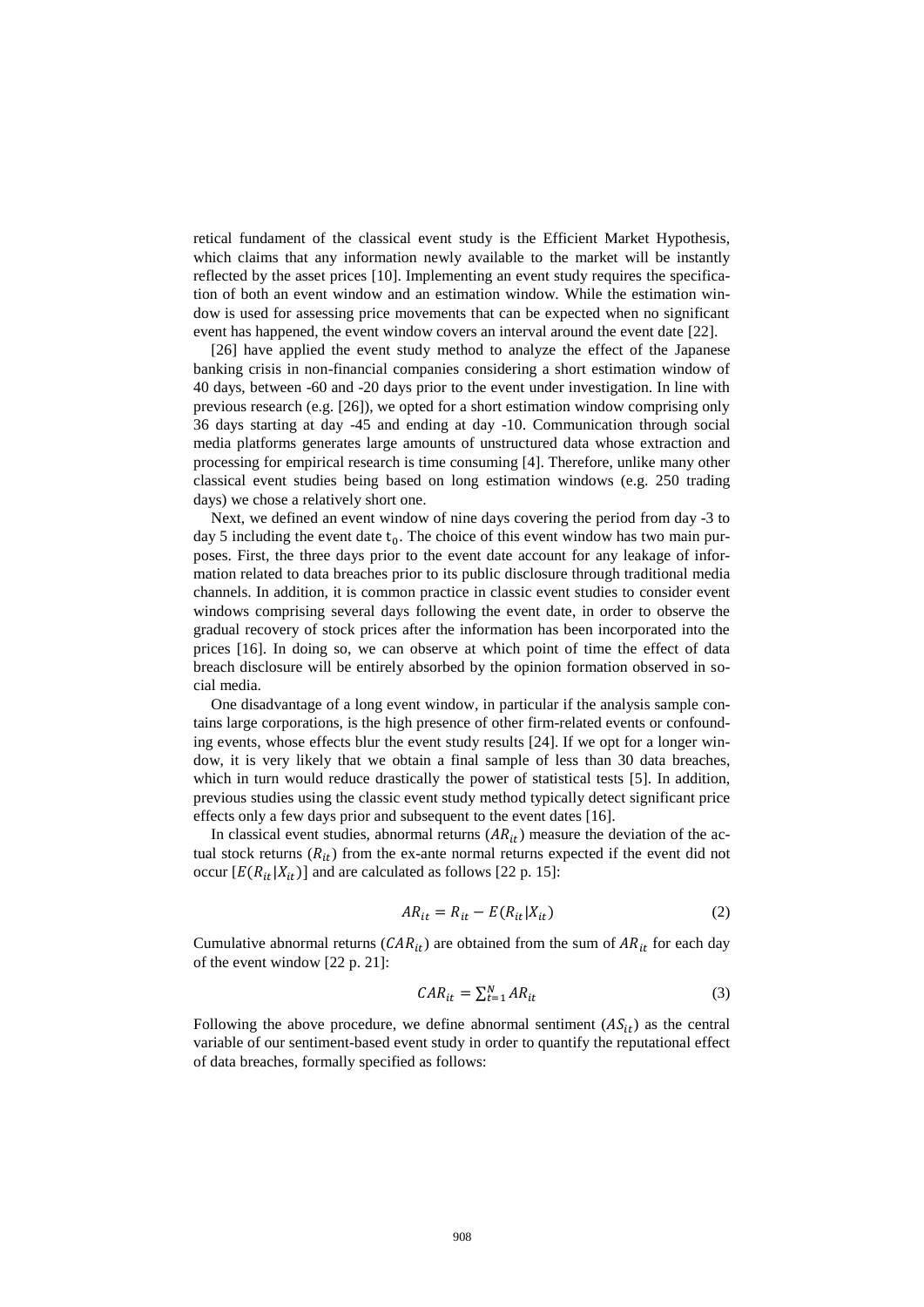$$
AS_{it} = S_{it} - E(S|X_{it})
$$
\n<sup>(4)</sup>

Since sentiment polarity  $S_{it}$  and  $E(S|X_{it})$  assume values in the range [-1;1],  $AS_{it}$  values will be comprised in the interval [-2;2]. Similarly to the classical event study, cumulated abnormal sentiment  $(CAS_{it})$  on each day of the event window is calculated with the expression:

$$
CAS_{it} = \sum_{t=1}^{N} AS_{it}
$$
 (5)

 There are basically three main statistical models used to evaluate the normal performance  $E(R_{it}|X_{it})$  of stock prices in the context of event studies: (1) constant-mean return model which generates mean-adjusted returns; (2) market-adjusted return model and (3) the market model. We adopt the constant-mean return model based on the assumption that the ex-ante expected return  $E(R|X_{it})$  of each security *i* is constant during the estimation window, i.e.  $E(R|X_{it}) = \mu$  [\[22\]](#page-15-12):

$$
AR_{it} = R_{it} - \mu \tag{6}
$$

The sentiment-based event study builds upon social media sentiment values and not on stock price returns unlike the classical event study. Adapting the market-adjusted return model would require the estimation of an overall market sentiment, which does not appear feasible. Furthermore, the market model is also not appropriate to our approach, as it requires the estimation of the market sentiment and of the model parameters. Hence, we measure abnormal sentiment  $AS_{it}$  values as follows:

$$
AS_{it} = S_{it} - \mu \tag{7}
$$

The constant-mean return model, although not being the most popular approach applied in practice, yields similar results as the other two models and does not influence the quality and the reliability of our empirical results. This is due to the low sensitiveness of the variance of abnormal returns against the normal returns model [\[5\]](#page-14-15).

## **5 Empirical Analysis**

#### **5.1 Descriptive Statistics**

Our final dataset comprises a sample of 30 data breach incidents and a total number of 388,635 postings obtained from social media platforms through the business intelligence software SDL SM2. The average number of records compromised by the breach incidents equals 4,350,237. The number of data records as well as the large number of postings illustrate respectively the relevance of our data breach sample and the richness of our social media dataset. With respect to breach source, for 70 % of the incidents the source of the breach is outside of the involved firms, for 23 % of the breaches inside of the firms and for the remaining 7% such information is not available. Considering the type of breach, 57% of the incidents were caused by hackers, 7% by fraud, followed by other types of breaches such as lost tapes, stolen drives and snail mails.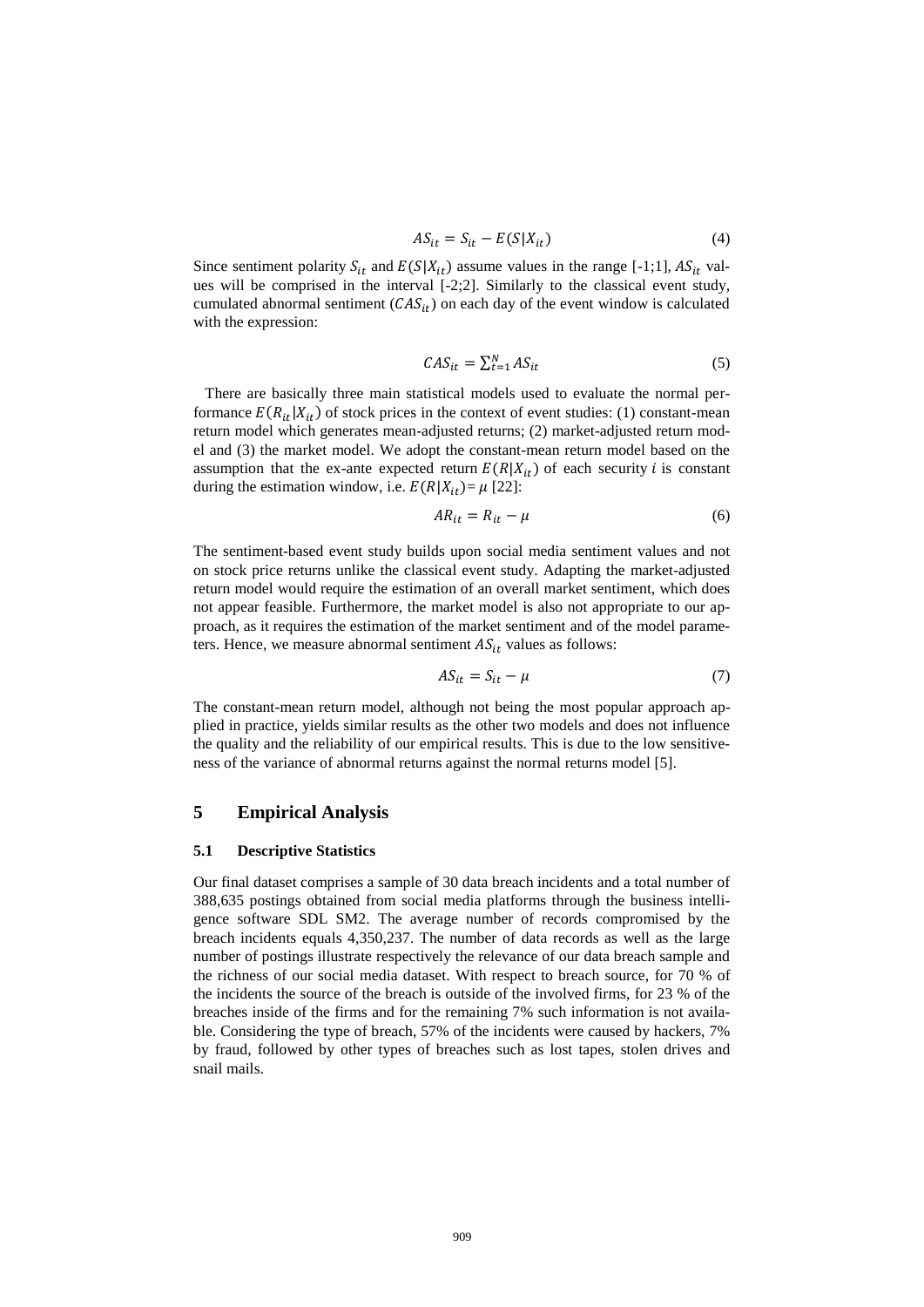In terms of the distribution of data breaches over the time, recent years were characterized by a higher number of reported data breaches. The highest number of incidents were observed in 2012 (40%) and 2011 (40%), compared to 20% in 2010.

## **5.2 Results**

To address our second research question RQ2, we computed over a nine-day long event window [-3;+5] the metrics average abnormal sentiment (AAS) and its cumulated effect over the event window, cumulated average abnormal sentiment (CAAS). To test the statistical significance of AAS and CAAS, we adopted and carried out the classic parametric *t*-test on the full sample. Formally, the validity of the null hypothesis H<sub>0</sub>:  $\mu_{AS}(\mu_{CAS} \geq 0)$  has been tested against the alternative hypothesis  $H_1$ :  $\mu_{AS}(\mu_{CAS})$  < 0. Since the sample size equals 30 observations, the parametric approach is in this case applicable since the sampling distribution tends to be normally distributed [\[12](#page-14-16) p. 134]. To test the robustness and the validity of results, we additionally report nonparametric test statistics based on the Wilcoxon signed-rank test. Mean and median values of AS and CAS are displayed for the event window along with the parametric- and nonparametric test results in table 2 and table 3 respectively. Mean AS (mean CAS) is equivalent to AAS (CAAS) respectively.

|                                           |                                        | <b>Parametric test</b> | Nonparametric test |                 |  |  |
|-------------------------------------------|----------------------------------------|------------------------|--------------------|-----------------|--|--|
| Day                                       | Mean AS                                | <i>t</i> -statistic    | Median AS          | W-statistic     |  |  |
|                                           | $(% \mathbf{A}\mathbf{S})$ (% neg. AS) | $(p$ -value)           |                    | $(p$ -value)    |  |  |
| $-3$                                      | 0.029(43)                              | 1.184(0.877)           | 0.019              | 278 (0.825)     |  |  |
| $-2$                                      | 0.018(43)                              | 0.696(0.754)           | 0.019              | 263 (0.735)     |  |  |
| $-1$                                      | $-0.004(53)$                           | $-0.163(0.436)$        | $-0.004$           | 223 (0.428)     |  |  |
| $\Omega$                                  | $-0.178(67)$                           | $-3.383(0.001***)$     | $-0.108$           | 98 (0.002***)   |  |  |
| $+1$                                      | $-0.152(67)$                           | $-3.503(0.001***)$     | $-0.109$           | 91 $(0.001***)$ |  |  |
| $+2$                                      | $-0.095(60)$                           | $-2.411(0.011**)$      | $-0.050$           | 149 (0.044**)   |  |  |
| $+3$                                      | $-0.123(70)$                           | $-3.373(0.001***)$     | $-0.088$           | $95(0.002***)$  |  |  |
| $+4$                                      | $-0.083(67)$                           | $-2.771(0.005***)$     | $-0.076$           | $110(0.005***)$ |  |  |
| $+5$                                      | $-0.067(67)$                           | $-1.536(0.068*)$       | $-0.020$           | $146(0.038**)$  |  |  |
| *p<10%, **p<5%, ***p<1% (one-tailed test) |                                        |                        |                    |                 |  |  |

**Table 2.** Statistical test results on AAS between day  $(-3)$  and day  $(+5)$ 

Table 2 shows that both test procedures lead to similar results in terms of statistical significance, with exception of output values referred to day 5 (*p*-value=0.038 and *p*value=0.068). Changes in sentiment polarity are detected from the day prior to the breach announcement (mean AS=-0.004, median=-0.004), supported also from the increase of 10% in the number of negative AS values (from day -2 to day -1). Substantial abnormal deviations of sentiment values from the normal performance are observed from the event day 0 until 5 days afterwards. The most negative value of AS is observed on the event day at which the incident became public. Additionally, from day -1 to day 0 we observe an increase of 14% of negative AS values, which provides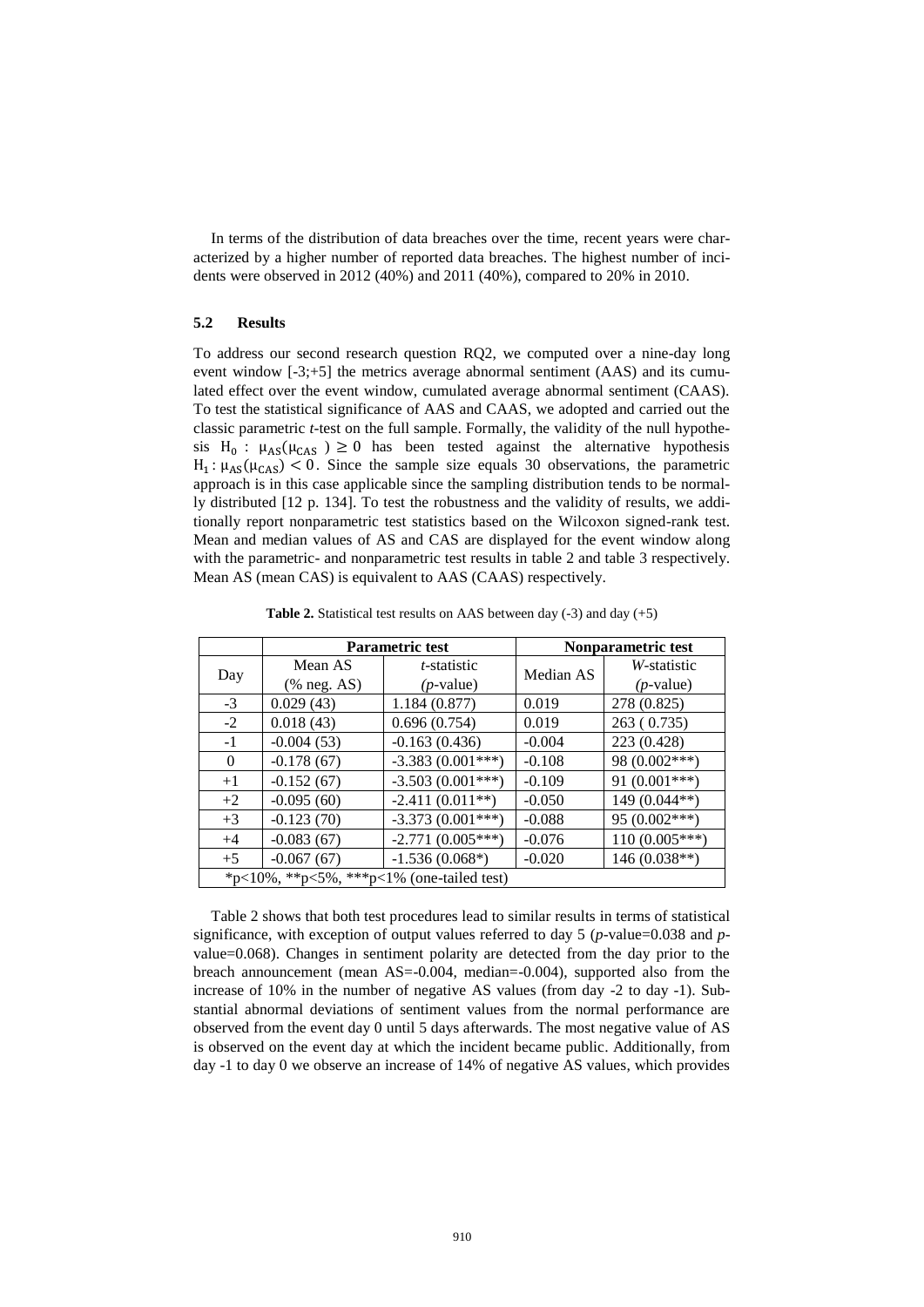further evidence of the sensitiveness of social media users against data breach disclosures. *t*-test results on mean AS and Wilcoxon test results on median AS computed from day 0 to day 4, indicate strong statistical significance of the results at least at the 95% confidence level. On the last day of the event window, the results still remain significant despite the recovery of the downward trend of mean AS (median AS) values. In summary, we accept the validity of the alternative hypothesis  $H_1$  and reject the null hypothesis  $H_0$ .

Table 3 summarizes CAAS values computed for each day of the event window. We observe that there is no negative sign of CAS in day -1, opposite to mean AS. The highest statistical significance at the 99% confidence level is achieved on days 1, 2, 3, 4, 5. Mean (median) CAS on the event date exhibit a lower significance of 90% (95%). These outcomes provide further evidence for the disapproval of the null hypothesis in favor of the alternative hypothesis. Hence, the abnormal sentiment is triggered by the security breach disclosure and is not simply attributable to pure chance.

|                                           |               | <b>Parametric test</b> | Nonparametric test |                 |  |  |
|-------------------------------------------|---------------|------------------------|--------------------|-----------------|--|--|
| Day                                       | Mean CAS      | <i>t</i> -statistic    | Median             | W-statistic     |  |  |
|                                           | $%$ neg. CAS) | $(p$ -value)           | CAS                | $(p$ -value)    |  |  |
| $-3$                                      | 0.029(43)     | 1.184(0.877)           | 0.019              | 278 (0.825)     |  |  |
| $-2$                                      | 0.046(43)     | 1.151 (0.870)          | 0.008              | 268 (0.768)     |  |  |
| $-1$                                      | 0.042(50)     | 0.865(0.803)           | 0.004              | 261 (0.722)     |  |  |
| $\Omega$                                  | $-0.136(63)$  | $-1.824(0.039**)$      | $-0.170$           | $147(0.040**)$  |  |  |
| $+1$                                      | $-0.288(67)$  | $-2.654(0.006***)$     | $-0.306$           | $118(0.009***)$ |  |  |
| $+2$                                      | $-0.384(63)$  | $-2.736(0.005***)$     | $-0.281$           | $122(0.011**)$  |  |  |
| $+3$                                      | $-0.507(67)$  | $-3.002(0.003***)$     | $-0.511$           | $110(0.005***)$ |  |  |
| $+4$                                      | $-0.590(63)$  | $-3.092(0.002***)$     | $-0.592$           | $107(0.004***)$ |  |  |
| $+5$                                      | $-0.656(67)$  | $-2.984(0.003***)$     | $-0.544$           | $105(0.004***)$ |  |  |
| *p<10%, **p<5%, ***p<1% (one-tailed test) |               |                        |                    |                 |  |  |

Table 3. Statistical test results on CAAS between day (-3) and day (+5)

Figure 1 depicts the behavior of the two variables, mean AS and mean CAS on each day of the event window. Data breaches reflect negatively on the reputational status of the involved firms, as evidenced by the sharp drop at the event date exhibited from both AAS (light-coloured line) and CAAS values (dark-coloured line).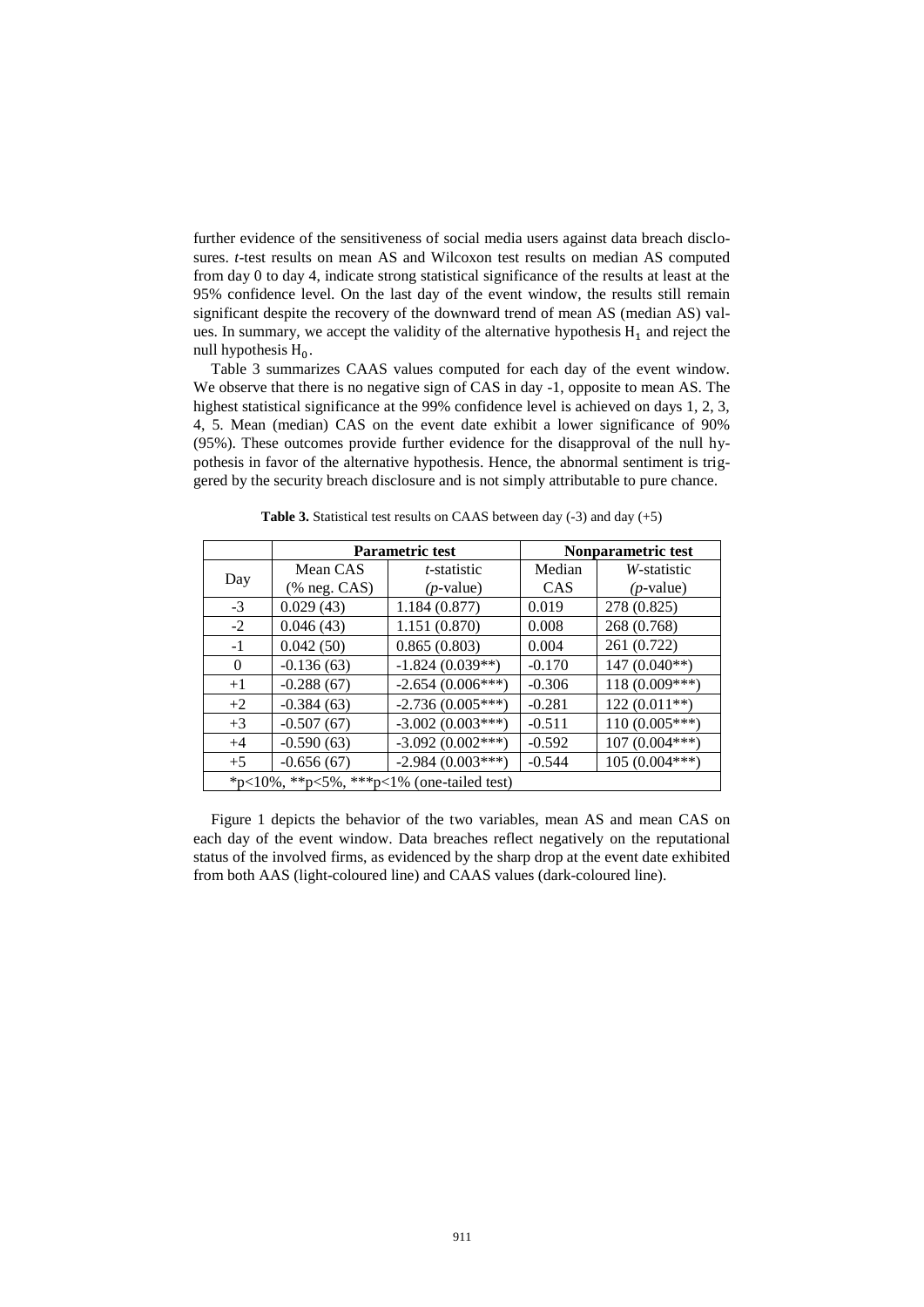

**Fig. 1.** AAS and CAAS values three days prior to the data breach disclosure and five days afterwards, including the event date [event window (-3;5)]

## **6 Discussion and Contributions**

We observe statistically significant negative average abnormal sentiment (AAS) and cumulative abnormal sentiment (CAAS) following the public disclosure of data breaches until five days afterwards, which clearly show that such events effectively damage corporate reputation. The results do not reveal evidence of significant negative abnormal sentiment (cumulative abnormal sentiment) during the pre-event days, which indicates the absence of information leakage related to the breach incidents.

One major finding our study reveals is that the most negative values of AAS are observed immediately on the date of public disclosure of data breaches, meaning that the highest reputational losses occur when such events become of public domain. The figures evidence clearly how quickly the perception and the trust of individuals towards a company changes when their privacy sphere has been compromised. Such prompt reaction of the online community when data breaches are rendered public is however expectable due to the sensitive nature of the data type involved in data breaches. It is reasonable that people will lose trust and confidence on the involved firms as they blame them for such incidents and for not investing enough in information security [\[2\]](#page-14-2). On the one hand, the results implicate that privacy still remains a great concern for individuals, in spite of the frequent occurrence and coverage of data breaches in news media. On the other hand, organizations should adapt and apply appropriate security policies in order to prevent the future occurrence of such events.

Taking into account the processing of new information and the duration of the effect of data breaches in social media venues, the following observations can be made. With respect to users' behavior, similarly to the investors' reaction in the capital market scenario, stakeholders revise instantly the state of their beliefs, opinions, and evaluations based on the new flow of conveyed information, as evidenced by the abnormal change in the sentiment polarity. Hence, social media seem to process infor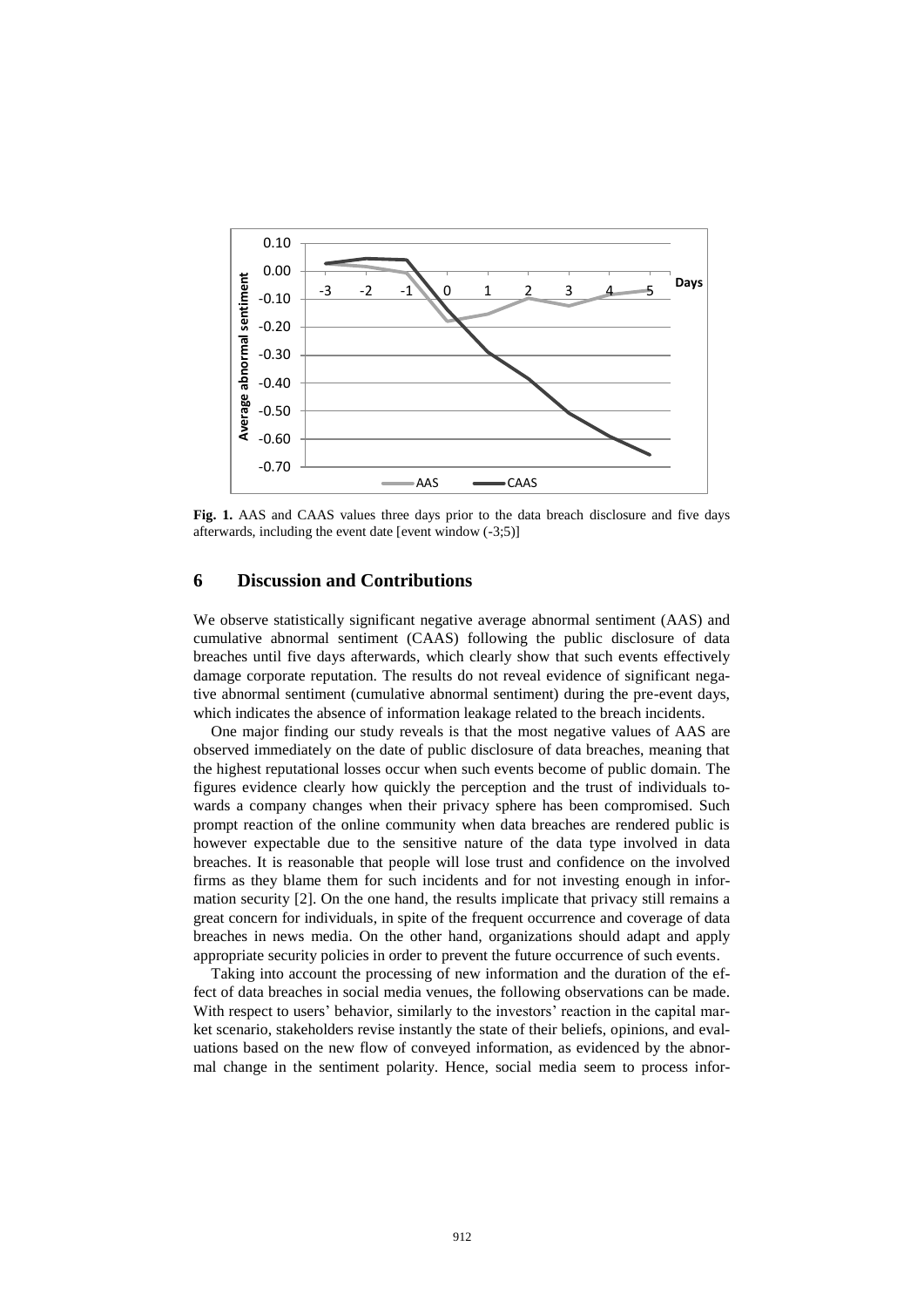mation "efficiently", just as financial markets do under the condition of the efficient market hypothesis (EMH). In addition, reputational damage immediately observable from the public disclosure of data breaches indicates the vulnerability of this intangible asset under the influencing power of social media in the presence of negative events.

With focus on the duration of the data breach impact, the figures of AAS demonstrate significance from day 0 to day 5, implying that reputational damage caused by data breaches persists longer and is hence not entirely captured from the selected event window. This is a surprising finding since classic event studies have shown that asset prices typically reflect new information related to data breach announcements within a few days around the event date [\[1\]](#page-14-11), [\[15\]](#page-14-17). Therefore, the results signalize that differences exist between investors' and social media users' behavior when considering the persistence of such reactions in time. Capital market reaction due to data breach announcements is observable in the short term within few days after the incident. Reputational harm is immediately observable in the aftermath of the event but unlike financial market reaction, lasts for a longer period of time. Hence, it would be interesting to observe and analyze the trend of reputational effects for a longer event window in order to obtain deeper insights on reputational effects in the long-term. This is of critical relevance to businesses, which have to respond to reputational damage with appropriate strategies in the long run.

With the findings of this study we contribute to the existent literature on the impact of information security incidents and raise new theoretical issues not tackled from previous research. Over the last decade, a body of IS literature has supplied empirical evidence of the financial implications of data breach incidents. Financial losses cover though one single aspect of the repercussions of such occurrences, which further encompass loss of trust and reputational tarnish. We contribute to this lack of knowledge with empirical results related to the intangible effects of data breaches and demonstrate thereby how data breach announcements damage firm reputation based on social media content and provide additional insights on the economic aspects of such incidents.

From a methodological perspective we provide a new approach stemming from the integration of sentiment analysis in the classical event study methodology. With the classical event study approach it is possible to quantify the change in the market value of firms involved in data breach incidents and measure therefore the financial impact triggered by such events on listed companies. With the sentiment-based event study, we provide instead a robust approach to measure the intangible effect of data breaches, such as reputational damage, and consequently contribute to the literature stream of corporate reputation. In addition, measurement approaches for the construct of corporate reputation proposed in the literature are mainly of qualitative nature and build upon large-scale survey studies, which are costly and require a long preparation time [\[4\]](#page-14-9). A clear advantage of our approach derives from the adoption of social media data to quantify corporate reputation, which entails valuable information that differs substantially from survey-based reputation measures.

The results emerged from this study have practical relevance for practitioners and businesses as well. As corporate reputation in the social web era is a primary concern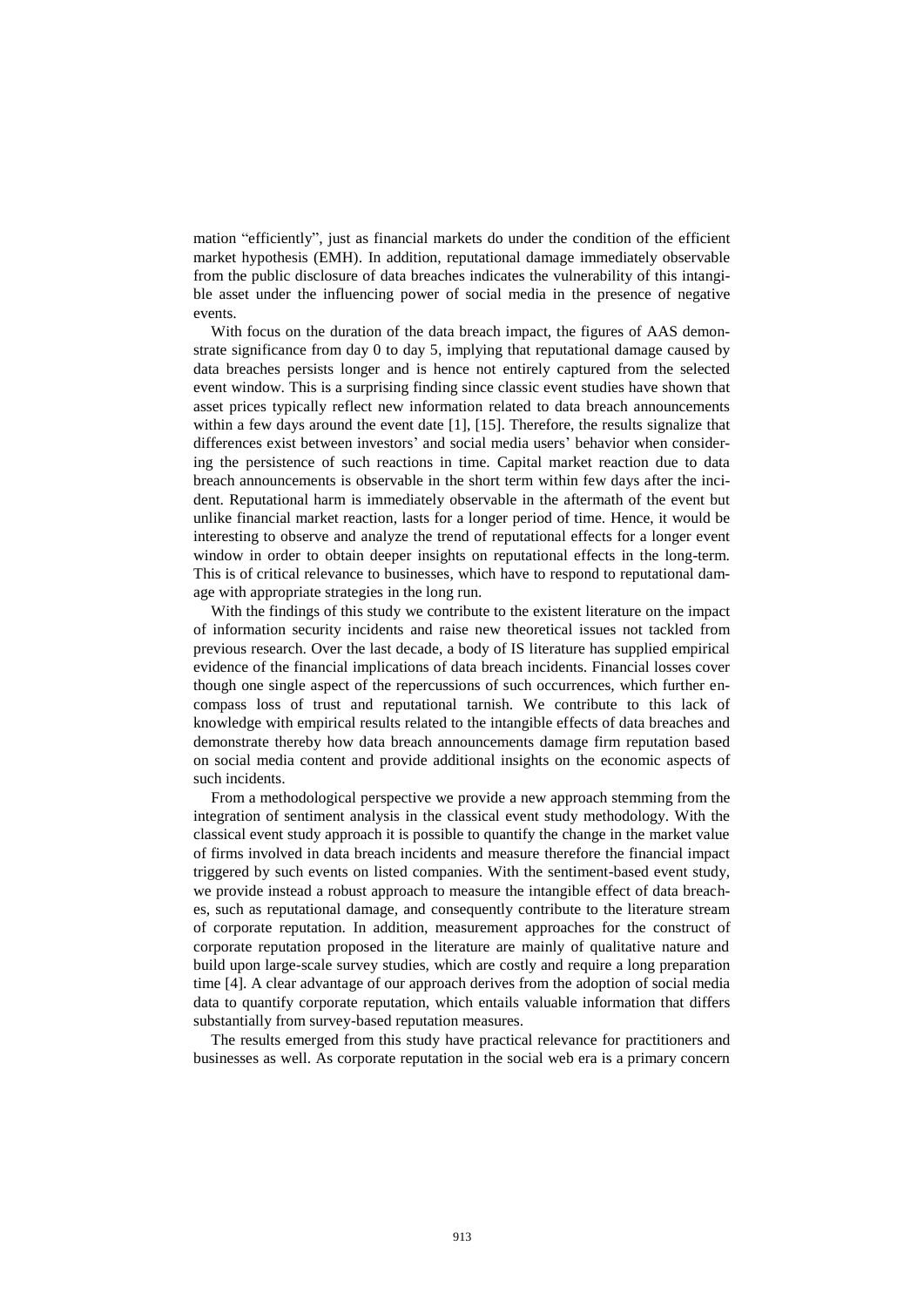for every operating business, we provide evidence of the devastating effect of social media on corporate reputation when data breach incidents become known to the public. Hence, the insights of our study can help businesses to increase awareness on the risks social media can pose to corporate reputation in case of a negative scenario, and also, to promptly respond with the necessary strategic measures in order to protect their intangible assets. More generally, measuring social media sentiment on a continuous basis is a helpful instrument for businesses to monitor fluctuations of corporate reputation on real time. Hence, firms can exploit the variety of social media outlets to gain competitive advantage and online visibility in order to positively influence the overall online users' opinion and corporate reputation, too.

## **7 Limitations and Future Research**

In spite of the theoretical and practical contributions, this study it is not exonerated from shortcomings and limitations. One limitation is the relative small sample size, mainly due to the fact that we are analyzing massive amounts of social media data, whose collection and preparation requires considerable efforts and a long processing time. Nevertheless, several studies on information security breaches are based on small samples too (e.g. [\[17\]](#page-14-18) used 23 events while [\[20\]](#page-15-15) used in their study 19 events).

Furthermore, the choice of a short event window comprising three days before the event date and only five days afterwards, hinders the observation and interpretation of reputational effects in the long term. A longer event window would contain a higher number of confounding events, whose esclusion would lead to a sample size of less than thirty data breaches, which would strongly influence the reliability of the statistical test results [\[5\]](#page-14-15). We aim though to address this limitation in our future research.

Collecting social media data based on a keyword search leads to the entity recognition problem, in the sense that we cannot control if the posting content is effectively directed to the specific firm or is has been simply mentioned by users in relation to another context. In addition, with regard to sentiment analysis the sentiment of words or sentences could be erronously classified as positive or negative, although the overall tone might be sarcastic, ironic or even without sentiment. These are some of the general problems when dealing with sentiment analysis techniques [\[21\]](#page-15-5), which represent also a limitation of this study.

The findings of this study, although encouraging, constitute only the first step towards the investigation of the reputational impact and in general of the intangible effects of information security incidents, where further research is needed. Our goal is to extend this study by conducting a joint analysis of the classic- and sentiment event study with a larger data set and a longer event window. The contemporaneous analysis of the stock market, as well as of the social media reaction of data breaches, will provide a deeper understanding of the dynamics and the rationale behind opinion formation and investor behavior from a theoretical standpoint.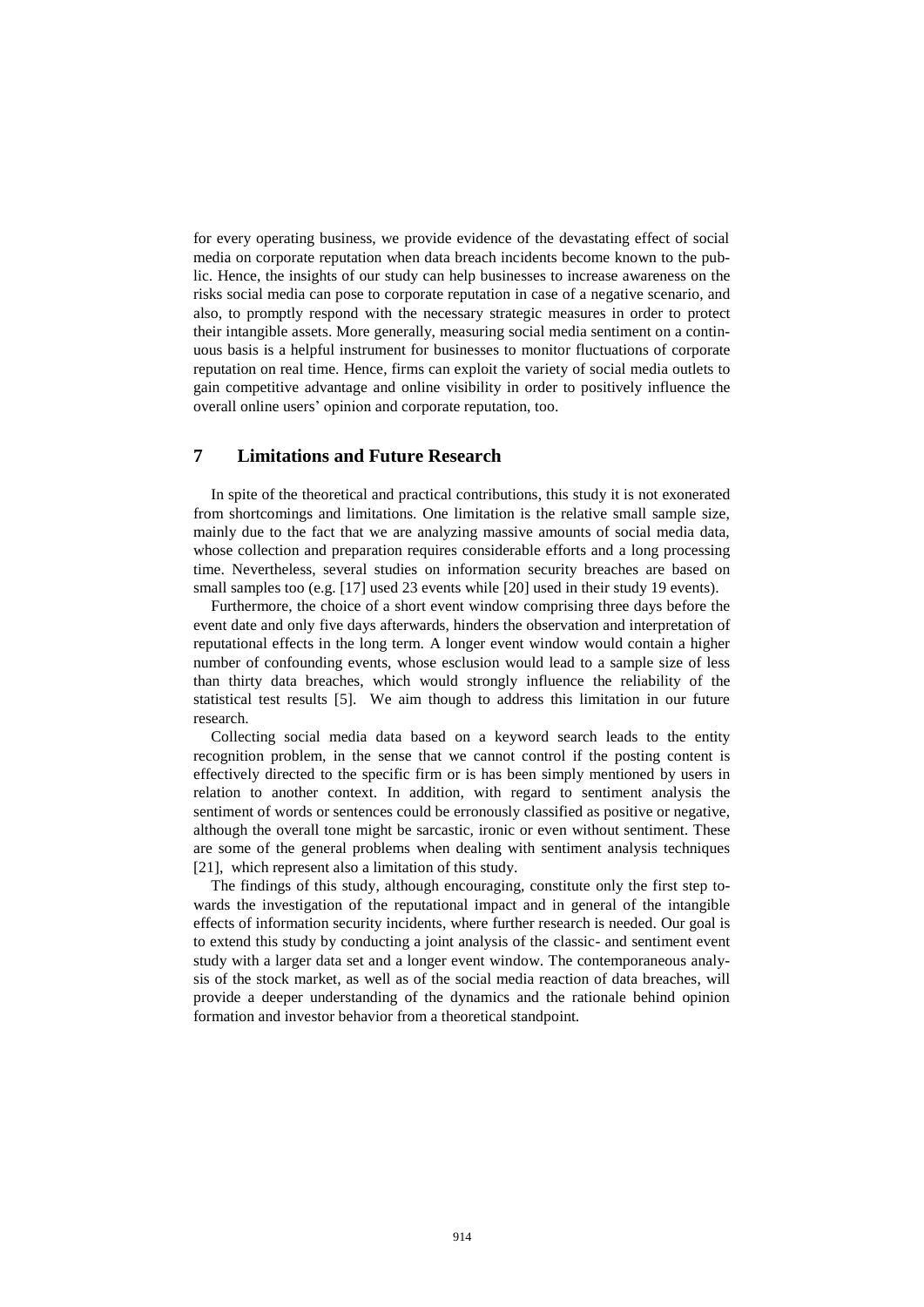## **References**

- <span id="page-14-11"></span>1. Acquisti, A., Friedman, A., Telang, R.: Is There a Cost to Privacy Breaches? An Event Study. In: Proceedings of the 21st International Conference on Information Systems (ICIS), pp. 1563–1580. Milwaukee, Wisconsin (2006)
- <span id="page-14-2"></span>2. Andoh-Baidoo, F.K., Amoako-Gyampah, K., Osei-Bryson, K.-M.: How Internet Security Breaches Harm Market Value. IEEE Security and Privacy. 8, 36–42 (2010)
- <span id="page-14-6"></span>3. Aula, P.: Social Media, Reputation Risk and Ambient Publicity Management. Strategy & Leadership. 38, 43–49 (2010)
- <span id="page-14-9"></span>4. Benthaus, J., Pahlke, I., Beck, R., Seebach, C.: Improving Sensing and Seizing Capabilities of a Firm by Measuring Corporate Reputation based on Social Media. In: Proceedings of the 21st European Conference on Information Systems (ECIS), pp. 1–12. Utrecht, Holland, (2013)
- <span id="page-14-15"></span>5. Brown, S.J., Warner, J.B.: Measuring Security Price Performance. Journal of Financial Economics. 8, 205–258 (1980)
- <span id="page-14-3"></span>6. Cavusoglu, H., Cavusoglu, H., Raghunathan, S.: Economics of IT Security Management: Four Improvements to current Security Practices. Communications of the Association for Information Systems. 14, 65–75 (2004)
- <span id="page-14-5"></span>7. Colleoni, E., Arvidsson, A., Hansen, L., Marchesini, A.: Measuring Corporate Reputation using Sentiment Analysis. In: Proceedings of the 15th International Conference on Corporate Reputation: Navigating the Reputation Economy, New Orleans, USA (2011)
- <span id="page-14-10"></span>8. Deephouse, D.L.: Media Reputation as a Strategic Resource: An Integration of Mass Communication and Resource-Based Theories. Journal of Management. 26, 1091–1112 (2000)
- <span id="page-14-1"></span>9. Economic Intelligence Unit.: IBM Global Reputational Risk and IT Study: How Security and Business Continuity can shape the Reputation and Value of your Company. Somers, NY (2012)
- <span id="page-14-13"></span>10. Fama, E.F., Fisher, L., Jensen, M.C., Roll, R.: The Adjustment of Stock Prices to New Information. International Economic Review. 10, 1–21 (1969)
- <span id="page-14-12"></span>11. Feldman, R.: Techniques and Applications for Sentiment Analysis. Communications of the ACM. 56, 82–89 (2013)
- <span id="page-14-16"></span>12. Field, A.: Discovering Statistics Using SPSS. SAGE Publications Ltd (2009)
- <span id="page-14-4"></span>13. Fombrun, C.J.: Reputation. Realizing value from the corporate image. Harvard Business School Press, Boston, MA (1996)
- <span id="page-14-0"></span>14. Forbes[, http://www.forbes.com/sites/maggiemcgrath/2014/10/02/jp-morgan-says-76](http://www.forbes.com/sites/maggiemcgrath/2014/10/02/jp-morgan-says-76-million-households-affected-by-data-breach/) [million-households-affected-by-data-breach/](http://www.forbes.com/sites/maggiemcgrath/2014/10/02/jp-morgan-says-76-million-households-affected-by-data-breach/) (Accessed: 27.10.2014)
- <span id="page-14-17"></span>15. Goel, S., Shawky, H.A.: Estimating the Market Impact of Security Breach Announcements on Firm Values. Information & Management. 46, pp. 404–410 (2009)
- <span id="page-14-14"></span>16. Goldstein, J., Chernobai, A., Benaroch M.: Event Study Analysis of the Economic Impact of IT Operational Risk and its Subcategories. Journal of Association of Information Systems. 12, 606–631 (2011)
- <span id="page-14-18"></span>17. Hovav, A., Arcy, J.D.: The Impact of Denial-of-Service Attack Announcements on the Market Value of Firms. Risk Management and Insurance Review. 6, 97–121 (2003)
- <span id="page-14-8"></span>18. Jones, B., Temperley, J., Lima, A.: Corporate Reputation in the Era of Web 2.0: the Case of Primark. Journal of Marketing Management. 25, 927–939 (2009)
- <span id="page-14-7"></span>19. Kaplan, A.M., Haenlein, M.: Users of the World, unite! The Challenges and Opportunities of Social Media. Business Horizons. 53, 59–68 (2010)